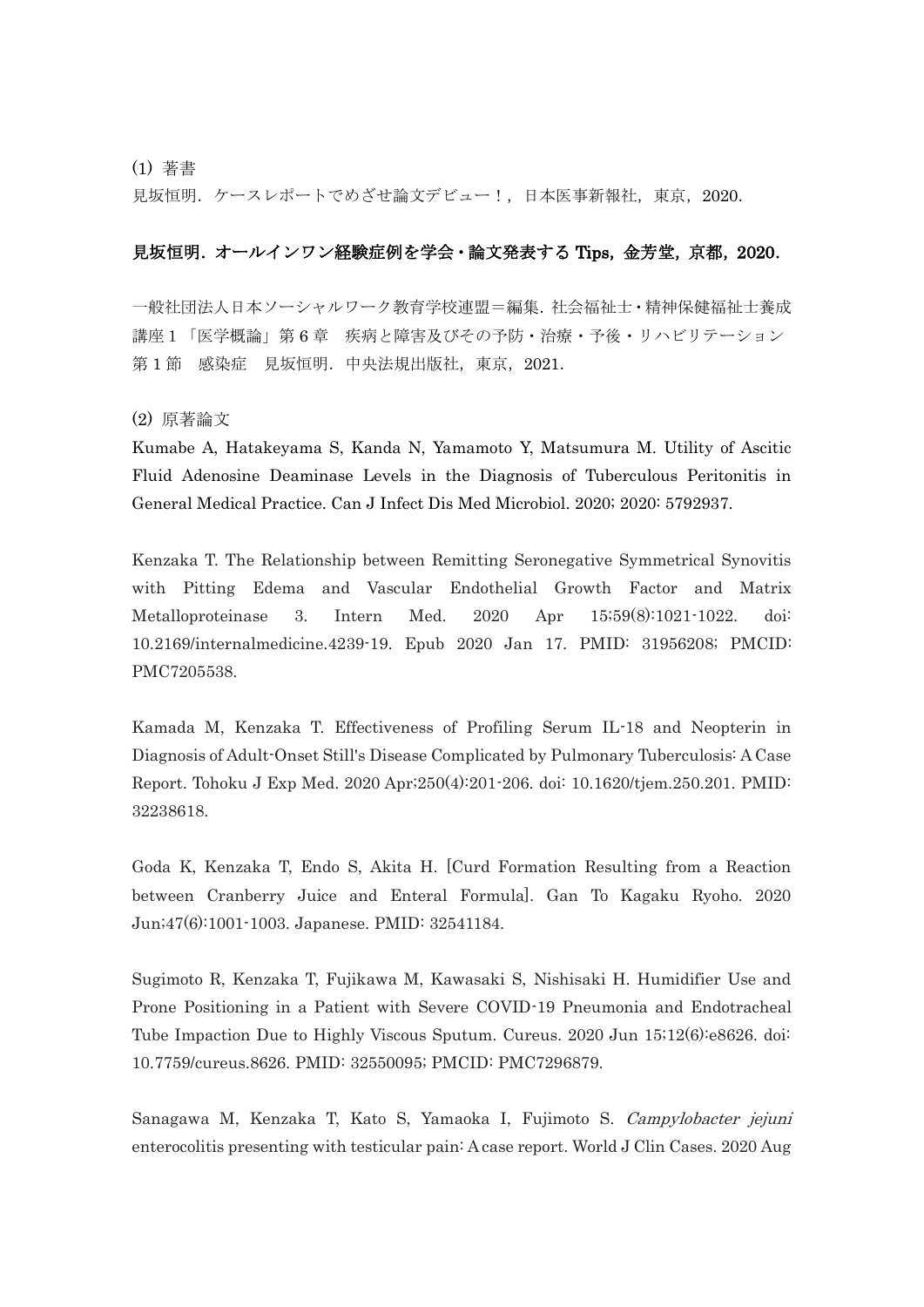6;8(15):3280-3283. doi: 10.12998/wjcc.v8.i15.3280. PMID: 32874982; PMCID: PMC7441251.

Kenzaka T, Yahata S, Goda K, Kumabe A, Akita H, Okayama M. Acceptance of a homestay program and attitude toward community medicine among medical students. PLoS One. 2020 Sep 11;15(9):e0238820. doi: 10.1371/journal.pone.0238820. PMID: 32915854; PMCID: PMC7485793.

Kenzaka T, Kamada M. Barriers to Preparation of Case Reports among Japanese General Practitioners. Saudi J Med Med Sci. 2020 Sep-Dec;8(3):239-240. doi: 10.4103/sjmms.sjmms\_604\_19. Epub 2020 Aug 20. PMID: 32952518; PMCID: PMC7485660.

Yahata S, Takeshima T, Kenzaka T, Okayama M. Long-term impact of undergraduate community-based clinical training on community healthcare practice in Japan: a crosssectional study. BMC Med Educ. 2020 Oct 1;20(1):337. doi: 10.1186/s12909-020-02258-3. PMID: 33004049; PMCID: PMC7528470.

Hirata C, Kenzaka T, Akita H. Late onset of hemolytic uremic syndrome after the appearance of prodromal gastrointestinal tract symptoms. Clin Case Rep. 2020 Jun 10;8(10):1910-1913. doi: 10.1002/ccr3.3020. PMID: 33088517; PMCID: PMC7562874.

Goda K, Kenzaka T, Kuriyama K, Hoshijima M, Akita H. End-of-life home care of an interstitial pneumonia patient supported by high-flow nasal cannula therapy: A case report. World J Clin Cases. 2020 Oct 26;8(20):4853-4857. doi: 10.12998/wjcc.v8.i20.4853. PMID: 33195653; PMCID: PMC7642529.

Kubota M, Kenri T, Sasaki Y, Shibayama K, Takayanagi K, Kenzaka T. Complete Genome Sequence of a Japanese Clinical Isolate of Haemophilus influenzae Type a Strain TAMBA230. Microbiol Resour Announc. 2020 Nov 25;9(48):e01069-20. doi: 10.1128/MRA.01069-20. PMID: 33239464; PMCID: PMC7686422.

Goda K, Kenzaka T, Hoshijima M, Yachie A, Akita H. Toxic shock syndrome with a cytokine storm caused by Staphylococcus simulans: a case report. BMC Infect Dis. 2021 Jan 6;21(1):19. doi: 10.1186/s12879-020-05731-y. PMID: 33407229; PMCID: PMC7789174.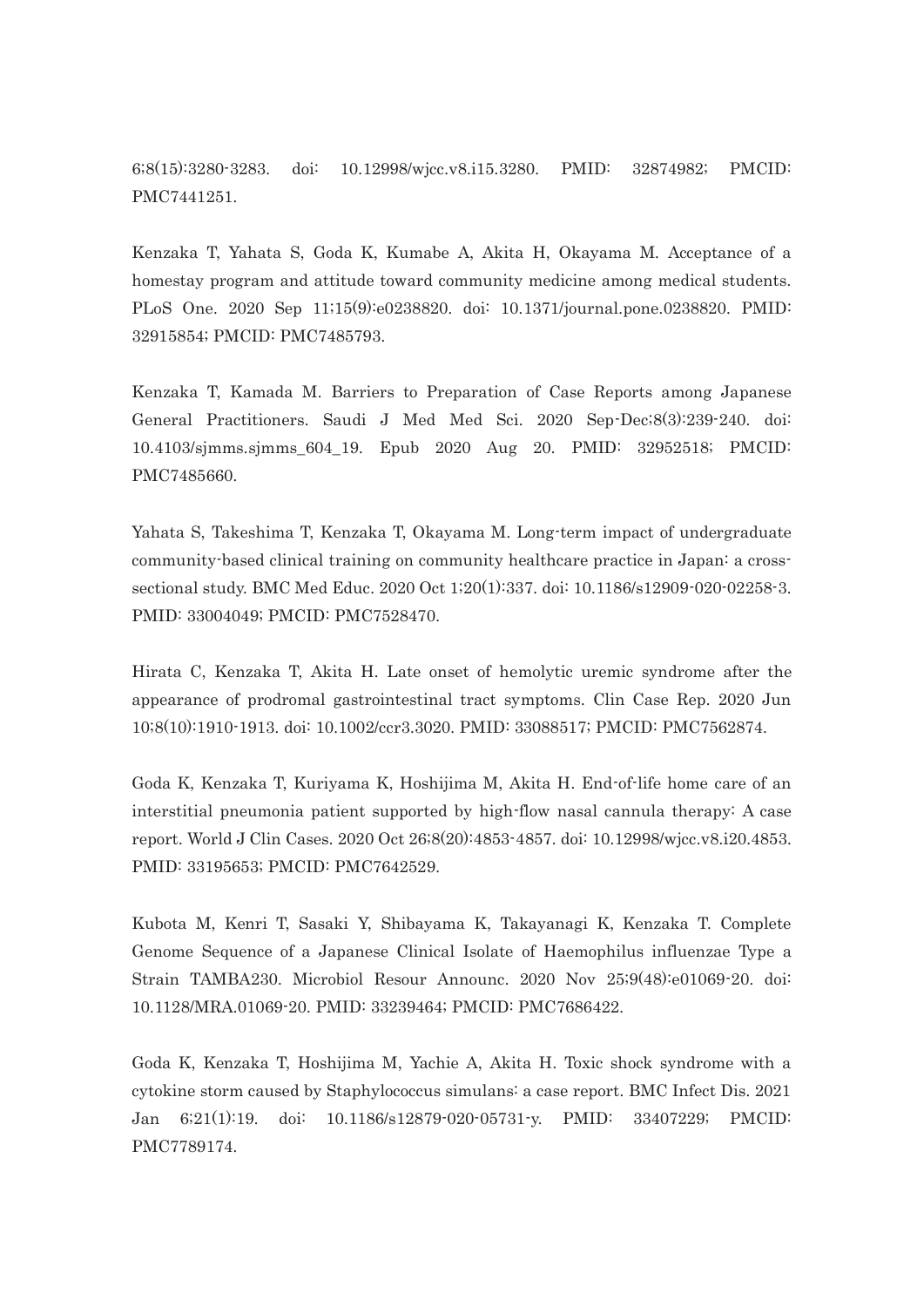Yahata S, Takeshima T, Kenzaka T, Okayama M. Fostering student motivation towards community healthcare: a qualitative study. BMJ Open. 2021 Jan 7;11(1):e039344. doi: 10.1136/bmjopen-2020-039344. PMID: 33414140; PMCID: PMC7797248.

Tsunoda H, Nomi H, Okada K, Kenzaka T. Clinical course of Capnocytophaga canimorsus bacteremia from acute onset to life crisis. Clin Case Rep. 2020 Nov 11;9(1):266-268. doi: 10.1002/ccr3.3511. PMID: 33489170; PMCID: PMC7813053.

Kenzaka T, Goda K, Kubota M, Takayanagi K, Kenri T, Shibayama K, Akita H. Invasive Haemophilus influenzae type a infection and polyarthritis in a 72-year-old Japanese man: A case report. J Infect Chemother. 2021 Feb 15:S1341-321X(21)00029-5. doi: 10.1016/j.jiac.2021.01.017. Epub ahead of print. PMID: 33602639.

Sugimoto K, Kenzaka T, Sugimoto R, Kitao A, Akita H. Encephalopathy Induced by Preventive Administration of Acyclovir in a Man with Symptomatic Multiple Myeloma and Renal Dysfunction. Int J Gen Med. 2021 Feb 11;14:413-417. doi: 10.2147/IJGM.S291320. PMID: 33603447; PMCID: PMC7886295.

Yamasaki K, Kyotani M, Urase Y, Goto Y, Kenzaka T. Heparin-induced thrombocytopenia during IgA vasculitis: a case report. Oxf Med Case Reports. 2021 Mar 8;2021(3):omab002. doi: 10.1093/omcr/omab002. PMID: 33732481; PMCID: PMC7947277.

Hirata C, Kenzaka T, Akita H. Methotrexate-associated lymphoproliferative disorder with an osteolytic vertebral lesion in an elderly patient with rheumatoid arthritis: A case report. J Clin Pharm Ther. 2021 Mar 25. doi: 10.1111/jcpt.13415. Epub ahead of print. PMID: 33768586.

合田建, 見坂恒明, 遠藤修史, 秋田穂束. クランベリージュースと経腸栄養剤の反応による カード化について(原著論文/症例報告). 癌と化学療法 . 2020; 476: 1001-1003.

藤原稜, 隈部綾子, 見坂恒明. EUS‐FNA 施行後に発症した,胃粘膜下腫瘍を侵入門戸とす る Streptococcus intermidius による肝膿瘍の 1 例 (会議録/症例報告). 感染症学雑誌. 2020; 94: 962.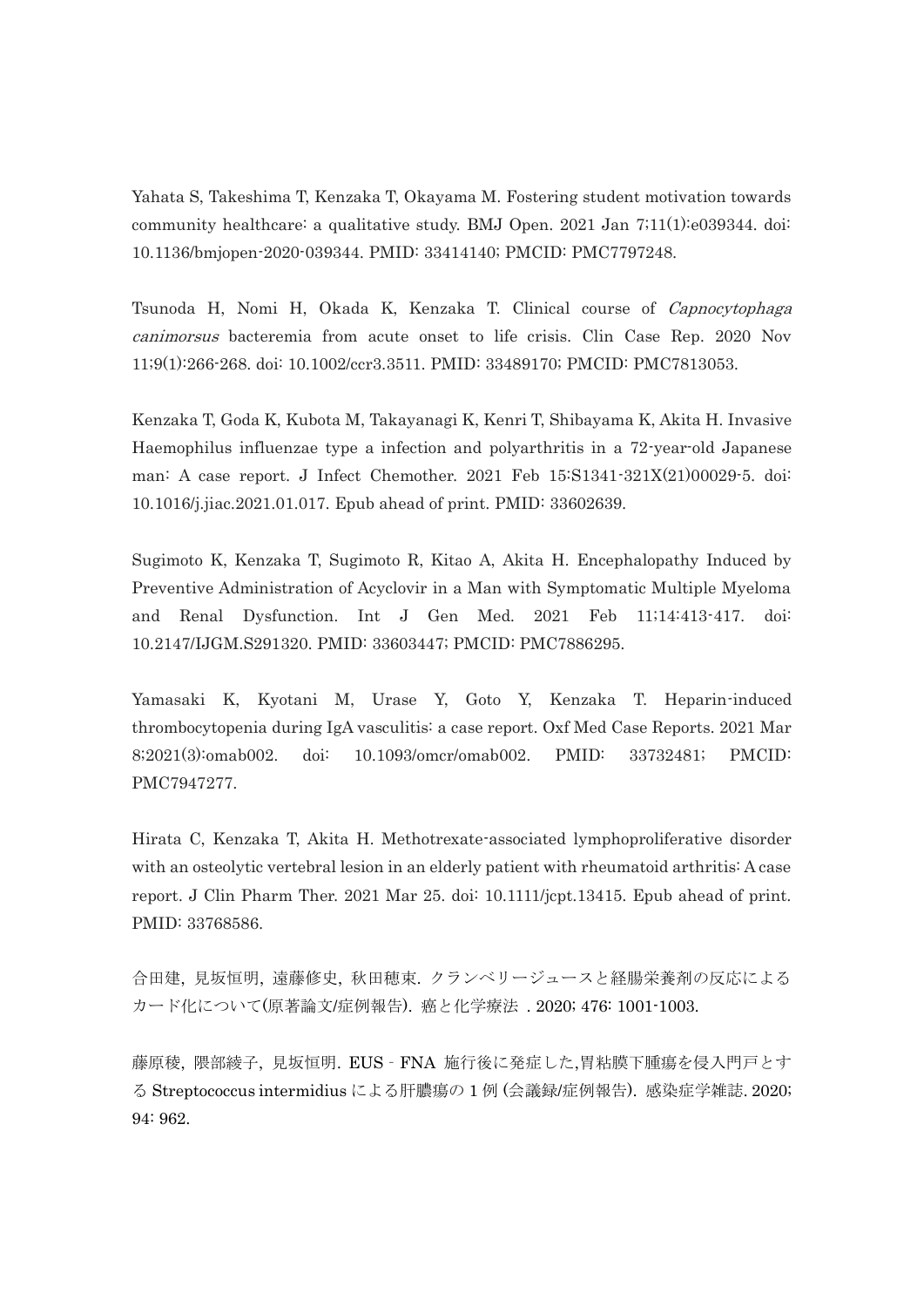隈部綾子, 見坂恒明. ホジキンリンパ腫患者に発症した,播種性クリプトコッカス症の 1 例 (会議録/症例報告). 感染症学雑誌. 2020; 94: 949-950.

隈部綾子, 見坂恒明. Fusobacterium nucleatum による横隔膜周囲多発膿瘍をきたした 1 例 (会議録/症例報告) 感染症学雑誌. 2020; 94: 442.

合田建, 見坂恒明. Campylobacter 腸炎後に発症した反応性関節炎の 1例(会議録/症例報告). 感染症学雑誌. 2020; 94: 429-430.

杉本和真, 合田建, 見坂恒明. 夫婦間で発症した Haemophilus influenzae 肺炎の 2 例(会議 録/症例報告). 感染症学雑誌. 2020; 94: 402-403.

隈部綾子, 見坂恒明, 丸山治彦. 当地域で同時期に多発した肝蛭症 4 例の報告(会議録/研究).

園田育未, 杉本龍, 武田和也, 見坂恒明, 秋田穂束. 左季肋部痛を主訴に来院した皮疹の乏し い帯状疱疹の 1 例 (会議録/症例報告). 日本救急医学会雑誌. 2020; 31: 1009.

荒木昭博, 杉本龍, 武田和也, 見坂恒明, 藤田恒憲, 秋田穂束. 初診時に結腸閉塞,ショックを 呈した高齢発症クローン病の 1例. (会議録/症例報告). 日本救急医学会雑誌. 2020; 31: 1000.

高柳光佑, 上霜剛, 鬼岡萌, 久保田眞由美, 見坂恒明. Haemophilus influenzae serotype a による侵襲性重症感染症の 1 症例(会議録/症例報告). 日本臨床微生物学会雑誌. 2020;v31 巻 Suppl.1:246.

八幡晋輔, 竹島太郎, 見坂恒明, 岡山雅信. 地域医療臨床実習が、将来の地域医療の実践に 及ぼす影響(会議録). 医学教育. 2020; 51 Suppl: 153.

見坂恒明, 八幡晋輔, 合田建, 隈部綾子, 岡山雅信. 地域医療体験実習(地域医療夏季セミナ ーin ひょうご)経験が実習地を将来の勤務地の候補と考える長期効果(会議録). 2020; 51 Suppl: 87.

合田建, 見坂恒明. 後腹膜脂肪肉腫の右横隔膜後リンパ節転移が疑われたメトトレキサー ト関連リンパ増殖性疾患の 1 例 (会議録/症例報告). 日本病院総合診療医学会雑誌. 2020; 16 臨時増刊号: 113.

杉本龍, 見坂恒明, 塚本祥太, 合田建, 新倉悠人, 河崎悟, 秋田穂束. 入院経過中に発症した Platypnea-Orthodeoxia Syndrome の 1 例(会議録). 日本集中治療医学会雑誌. 2020;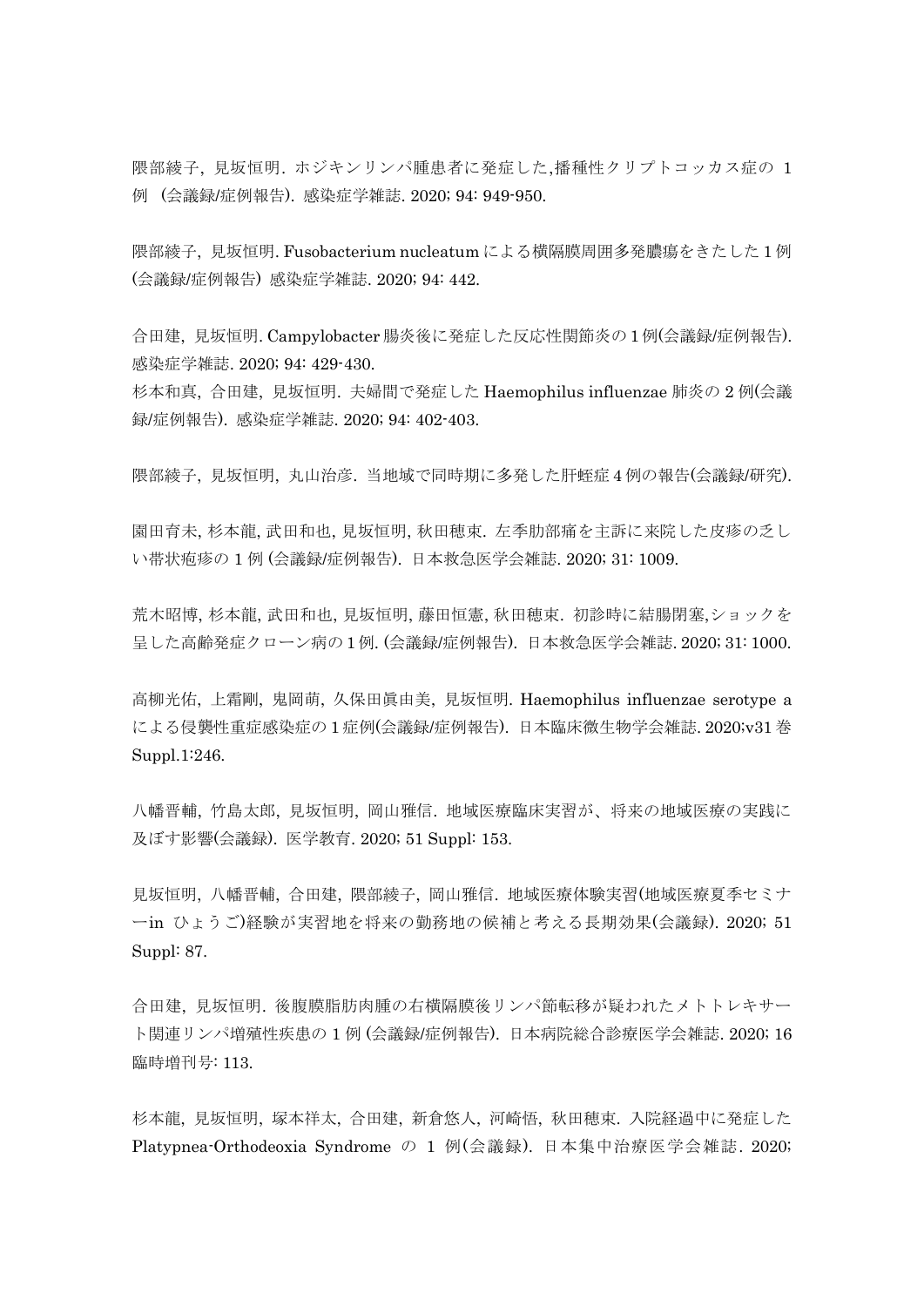27Suppl: 647.

(3) 総説

西崎朗, 武田和也, 柿原朱美,見坂恒明. 新型コロナ 丹波の戦略. 丹波市医師会報 2020; 106: 16-20.

合田建, 見坂恒明.長期的な全人的関係に基づくケアを通じた地域医療教育の実践. ジェネ ラリスト教育コンソーシアム.20201; 15: 192-195.

見坂恒明.病院紹介 兵庫県立丹波医療センター. 医学教育.2020; 51: 711.

見坂恒明. ケースレポートを書こう! accept されるために必要なこと(第1回) ケースレポー トにできる症例・できない症例って?(前編)(解説). Medicina. 2020: 57: 762-766.

見坂恒明. ケースレポートを書こう! accept されるために必要なこと(第 2 回)ケースレポー トにできる症例・できない症例って?(後編)(解説). Medicina. 2020: 57: 999-1005.

隈部綾子, 見坂恒明. ケースレポートを書こう! accept されるために必要なこと(第 3 回) 文献はどう探す?(解説) . Medicina. 2020: 57: 1187-1194.

合田建, 見坂恒明. ケースレポートを書こう! accept されるために必要なこと(第 4 回) structure の原則(解説) . Medicina. 2020: 57: 1358-1364.

八幡晋輔, 見坂恒明.ケースレポートを書こう! accept されるために必要なこと(第 5 回) 倫 理審査およびインフォームド・コンセント(解説). Medicina. 2020: 57: 1597-1601.

見坂恒明. ケースレポートを書こう! accept されるために必要なこと(第 6 回) 英文校正(解 説) . Medicina. 2020: 57: 1761-1765.

見坂恒明.ケースレポートを書こう! accept されるために必要なこと(第 7 回) 投稿先の選択 と投稿の実際(解説) . Medicina. 2020: 57: 1977-1983.

八幡晋輔, 見坂恒明.ケースレポートを書こう! accept されるために必要なこと(第 8 回) 査読の流れと"心折ポイント"(解説). Medicina. 2020: 57: 2215-2218.

見坂恒明, 合田建, 鎌田百香. ケースレポートを書こう!accept されるために必要なこと(第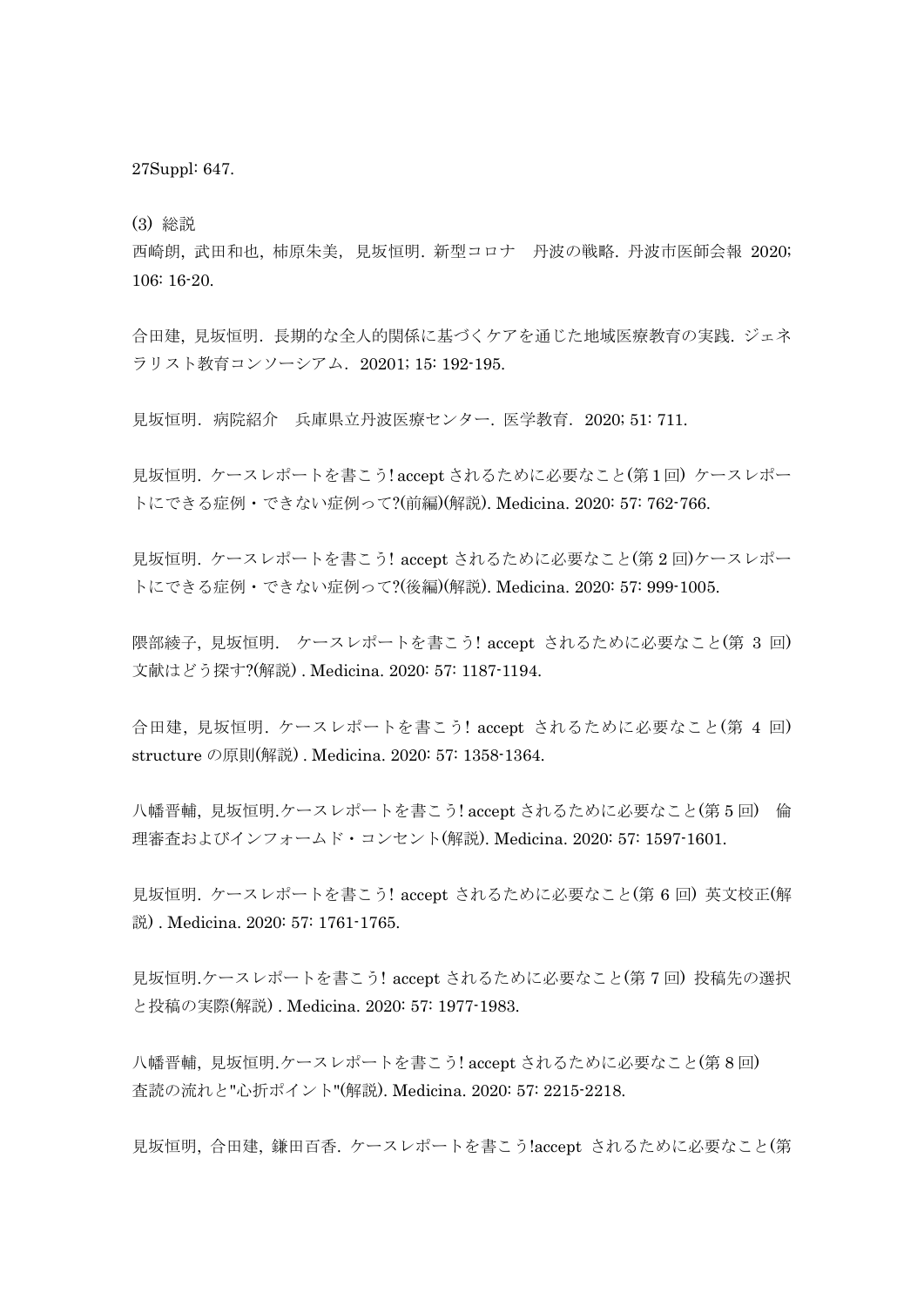9 回)ケースレポート作成の障壁とは?(解説). Medicina. 2020: 57: 2366-2370.

(4) 学会・研究会発表

藤原稜,隈部綾子,見坂恒明.EUS-FNA 施行後に発症した、胃粘膜下腫瘍を侵入門戸とす る Streptococcus intermidius による肝膿瘍の 1 例. 第 94 回日本感染症学会総会,東京 (Web),2020 年 4 月 16 日‐18 日.

隈部綾子,見坂恒明.ホジキンリンパ腫患者に発症した、播種性クリプトコッカス症の1 例.第 94 回日本感染症学会総会,東京(Web),2020 年 4 月 16 日‐18 日.

見坂恒明,八幡晋輔,合田建,隈部綾子,岡山雅信.地域医療体験実習(地域医療夏季セミ ナー in ひょうご)経験が実習地を将来の勤務地の候補と考える長期効果. 第52回日本医 学教育学会大会,鹿児島,2019 年 7 月 17‐18 日.

八幡晋輔, 竹島太郎, 見坂恒明, 岡山雅信. 地域医療臨床実習が、将来の地域医療の実践 に及ぼす影響:横断研究. 第 52 回日本医学教育学会大会,鹿児島,2019 年 7 月 17‐18 日.

藤原稜, 中治仁志, 隈部綾子, 杉山陽介, 見坂恒明. 異所性浸潤性胸腺腫に重症筋無力症 を合併した1例. 第117 回日本内科学会総会, 東京 (web), 2020 年 8 月 8 日.

藤川萌恵美, 隈部綾子, 杉山陽介,大塚泰幸,中治仁志, 岸本一郎,恒成徹,見坂恒明. ニ ボルマブ投与後早期に ACTH 単独欠損症による低ナトリウム血症を来した1例. 第117回日 本内科学会総会,東京(web),2020 年 8 月 8 日.

平田千尋,見坂恒明,上田康雅,秋田穂束. 診断に難渋した高齢発症成人スティル病の 1 例.第 117 回日本内科学会総会,東京(web),2020 年 8 月 8 日.

京谷萌,合田菜穂,浦辺啓太,見坂恒明. 高齢者の夫婦で発症した Haemophilus influenzae 肺炎の 2 例. 第 117 回日本内科学会総会, 東京 (web), 2020 年 8 月 8 日.

藤本将史,佐藤悠,西崎朗,秋田穂束,見坂恒明.血球貪食症候群を合併したデング熱が支持 療法のみで治癒した1例. 第117 回日本内科学会総会,東京 (web), 2020 年 8 月 8 日.

今井貞之,佐藤悠,西崎朗,秋田穂束,見坂恒明. 圧排 性 膵 炎 をきたした巨 大 感 染 性 肝 嚢胞の 1 例 .第 117 回日本内科学会総会,東京(web),2020 年 8 月 8 日.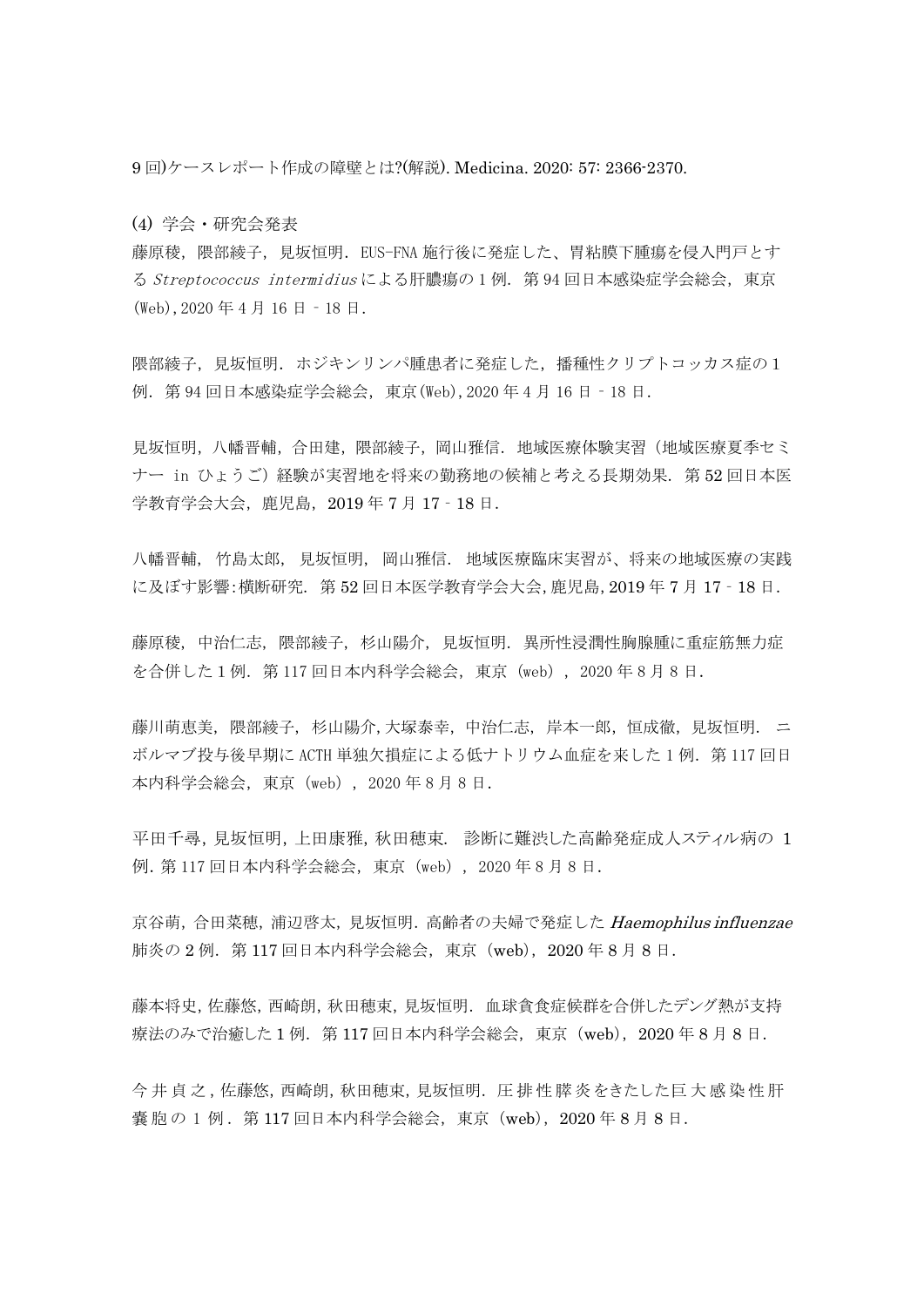横井美咲,井﨑真理,杉本龍,西崎朗,秋田穂束,見坂恒明.診断に難渋した脳脊髄液減少 症の1例. 第117回日本内科学会総会,東京(web), 2020年8月8日. 優秀演題賞受賞.

鎌田百香,見坂恒明,秋田穂束.風疹ワクチン接種により風疹を発症した1例. 第117回 日本内科学会総会,東京(web),2020 年 8 月 8 日.

井崎真理,杉本龍,野村雄大,藤井康和,西崎朗,秋田穂束, 鷹巣晃昌, 見坂恒明.繰り返 す腹痛を契機に診断された副腎不全の 1 例.第 117 回日本内科学会総会,東京(web),2020 年 8 月 8 日. 優秀演題賞受賞.

藤原稜, 隈部綾子, 杉山陽介, 中治仁志, 岸本一郎, 恒成徹, 見坂恒明.[薬疹後にトキシ](https://confit.atlas.jp/guide/event/jpca2020/subject/PPP-544/advanced) [ックショック症候群を発症した](https://confit.atlas.jp/guide/event/jpca2020/subject/PPP-544/advanced)1例. 第11回日本プライマリ・ケア連合学会学術大会, 広島(Web),2020 年 8 月 29 日‐30 日.

藤川萌恵美, 隈部綾子, 杉山陽介, 中治仁志, 岸本一郎, 恒成徹, 見坂恒明.[インフルエ](https://confit.atlas.jp/guide/event/jpca2020/subject/PPP-603/advanced) [ンザ罹患後の黄色ブドウ球菌性肺炎に](https://confit.atlas.jp/guide/event/jpca2020/subject/PPP-603/advanced) Toxic Shock Syndrome を併発した1例.第 11 回日 本プライマリ・ケア連合学会学術大会, 広島(Web),2020 年 8 月 29 日‐30 日.

鎌田百香, 見坂恒明, 隈部綾子, 八幡晋輔, 岡山雅信. インフルエンザワクチン接種 当日の生活習慣がインフルエンザワクチンの効果と副反応出現に及ぼす影響. 第 11 回 日本プライマリ・ケア連合学会学術大会, 広島(Web),2020年8月29日 - 30日, **大会長候** 補演題.

見坂恒明,合田建,水谷直也,鎌田百香,立花祐毅,小佐見光樹,角谷慶人,隈部綾 子, 八幡晋輔.ケースレポート作成の障壁となる要因の検討.第 11 回日本プライマ リ・ケア連合学会学術大会, 広島(Web),2020 年 8 月 29 日‐30 日.

上田康雅,合田建,浅井毅,見坂恒明,秋田穂束.併設する診療所と病院の役割や機能を 病院祭の研修医劇を通じて地域住民へ広報した効果についての検討. 第11回日本プライ マリ・ケア連合学会学術大会, 広島(Web),2020 年 8 月 29 日‐30 日.

八幡晋輔, 竹島太郎, 見坂恒明, 岡山雅信.地域枠医学生は、どのように地域医療への意欲 を醸成するのか:質的研究.第 11 回日本プライマリ・ケア連合学会学術大会, 広島 (Web),2020 年 8 月 29 日‐30 日.

水谷直也,八幡晋輔,見坂恒明,岡山雅信. 非ステロイド性消炎鎮痛薬と比較した偽痛風に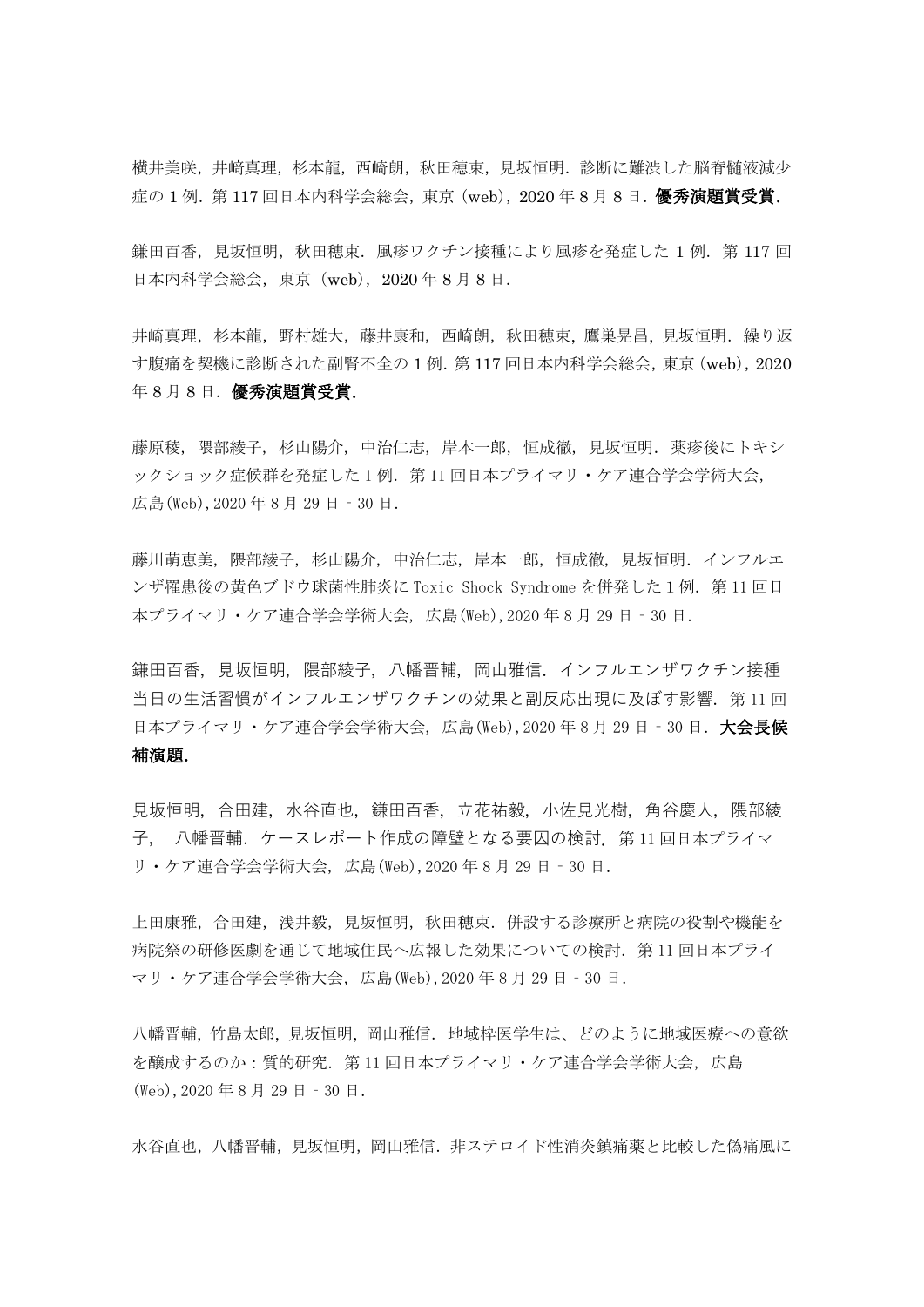対するアセトアミノフェンの有効性と有害事象の後方視的検討.第 11 回日本プライマリ・ ケア連合学会学術大会, 広島(Web),2020 年 8 月 29 日‐30 日.

鈴木智大,西岡顯,見坂恒明.対象診療圏の診療所医師のヒアリングから得た当院に求めら れる役割の検討.第 11 回日本プライマリ・ケア連合学会学術大会, 広島(Web),2020 年 8 月 29 日‐30 日.

長谷川貴也,石田長次,見坂恒明.透析治療を拒否する患者に対して患者中心医療の手法を 用いて"価値に基づく診療"が実践できた1例. 第11回日本プライマリ・ケア連合学会学術 大会, 広島(Web),2020 年 8 月 29 日‐30 日.

小林崇人,井崎真里,杉本龍,秋田穂束,見坂恒明. ADA 高値を示し帯状疱疹ウイルスに よる髄膜炎が疑われた1例.第 11 回日本プライマリ・ケア連合学会学術大会, 広島 (Web),2020 年 8 月 29 日‐30 日.

見坂恒明, 立花祐毅, 八幡晋輔, 隈部綾子, 角谷慶人, 小佐見光樹,浦瀬靖代,合田建, 鎌田 百香, 水谷直也. ワークショップ「ケースレポートを書こう!-accept されるために必要な こと- 2020」. 第 11 回日本プライマリ・ケア連合学会学術大会, 広島(Web),2020 年 8 月 29 日‐30 日.

藤井政佳, 見坂恒明, 隈部綾子, 中治仁志.アセトアミノフェンによる薬剤性肺障害の 1 例. 第 229 回日本内科学会近畿地方会, Web, 2020 年 09 月 26 日. 若手奨励賞演題.

松崎三徳,隈部綾子,中治仁志,見坂恒明. Pasteurella multocida よる気道感染から菌 血症を生じた 1 例. 第 229 回日本内科学会近畿地方会, Web, 2020 年 09 月 26 日. 優秀賞受 賞.

小山御咲,藤川萌恵美,杉山陽介,隈部綾子,恒成徹,大塚泰幸,見坂恒明.悪性貧血に 自己免疫性溶血性貧血を合併した1例. 第229 回日本内科学会近畿地方会, Web, 2020 年 09 月 26 日.

山本大暉,杉本龍,井崎真理,西崎朗,秋田穂束,見坂恒明. 稀な臨床経過を辿った大腿 骨頸部骨折に合併した脂肪塞栓症候群の 1 例. 第 229 回日本内科学会近畿地方会, Web, 2020年 09月 26日.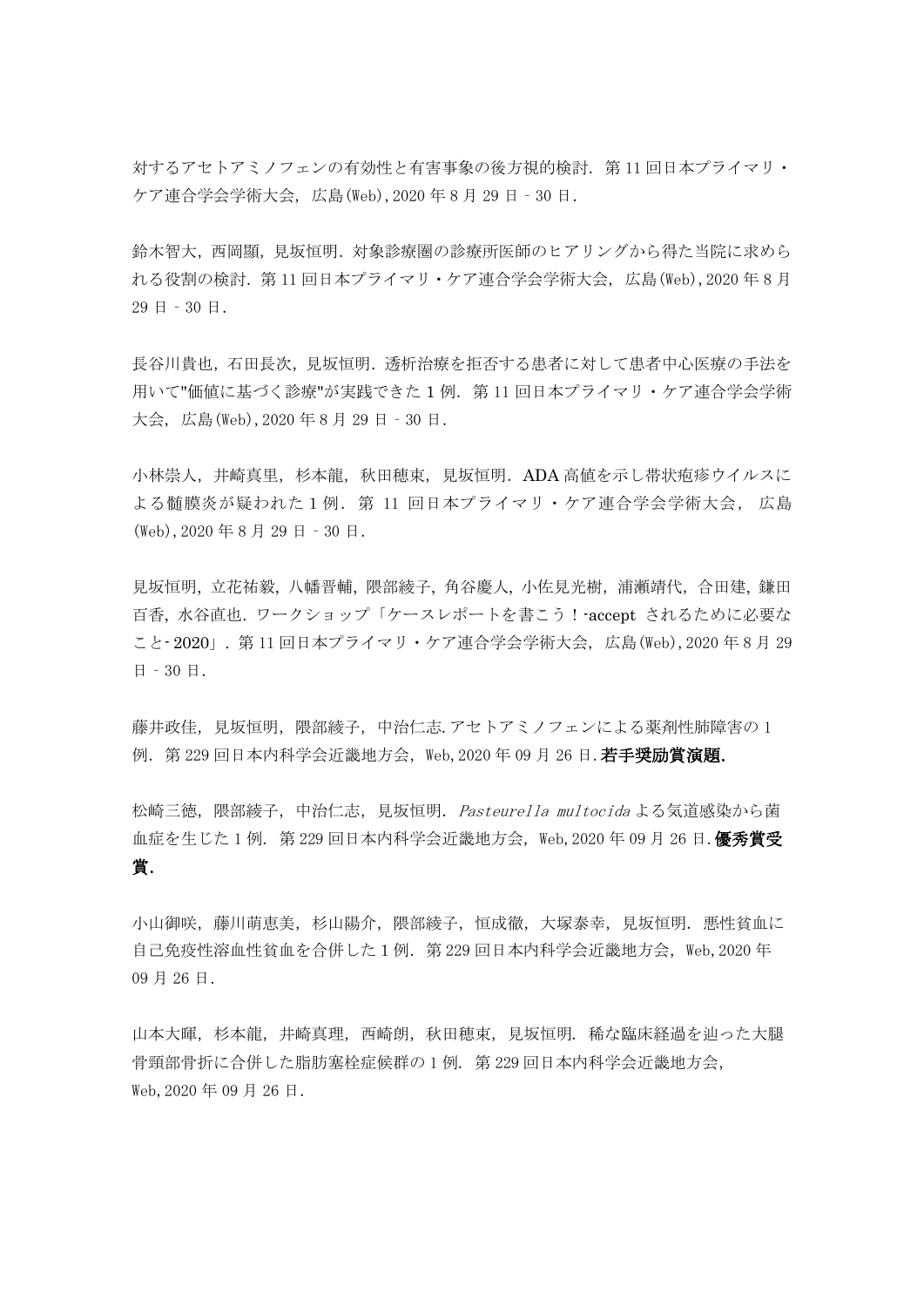鎌谷魁星,杉本龍,塚本祥太,西崎朗,秋田穂束,北尾章人,隈部綾子,見坂恒明. サイ トメガロウイルス腸炎に伴い多発血栓症を来した 1 例. 第 229 回日本内科学会近畿地方 会, Web, 2020年 09月 26日. 若手奨励賞演題.

塚本祥太,合田建,高田京加,佐藤悠,見坂恒明,西崎朗,秋田穂束. 原因不明の肝周囲 炎を来した 1 例. 第 229 回日本内科学会近畿地方会,Web,2020 年 09 月 26 日.

関根浩史, 岡副佑城, 雑賀裕士, 藤井康和, 西崎朗, 大野伯和, 秋田穂束, 見坂恒明. 著 明な MMP-3 高値を呈した胃癌合併 RS3PE 症候群の 1 例. 第 229 回日本内科学会近畿地方 会,Web,2020 年 09 月 26 日.

合田建, 見坂恒明. 後腹膜脂肪肉腫の右横隔膜後リンパ節転移が疑われたメトトレキサー ト関連リンパ増殖性疾患の 1 例. 第 21 回日本病院総合診療医学会学術総会,さいたま,2020 年 9 月 26 日‐27 日.

横井美咲, 合田建, 見坂恒明. Haemophilus influenzae type a による侵襲性細菌感染症の 1 例. 第 90 回日本感染症学会西日本地方会学術集会 第 63 回日本感染症学会中日本地方 会学術集会 第 68 回日本化学療法学会西日本支部総会 三学会合同開催,福岡(Web),2020 年 11 月 5 日‐7 日.

今井貞之, 見坂恒明. Enterobacter asburiae による急性胆嚢炎の1例. 第90回日本感染 症学会西日本地方会学術集会 第 63 回日本感染症学会中日本地方会学術集会 第 68 回日本 化学療法学会西日本支部総会 三学会合同開催,福岡(Web), 2020 年 11 月 5 日 - 7 日. 研 修医優秀セッション演題

藤原稜, 隈部綾子, 見坂恒明. Providencia rettgeri による高アンモニア血症を伴う閉塞 性尿路感染症の 1例. 第 90回日本感染症学会西日本地方会学術集会 第 63回日本感染症 学会中日本地方会学術集会 第 68 回日本化学療法学会西日本支部総会 三学会合同開催, 福岡(Web), 2020年11月5日 - 7日. 専攻医優秀セッション演題

隈部綾子,見坂恒明,丸山治彦. 当地域で同時期に多発した肝蛭症 4 例の報告. 第 90 回 日本感染症学会西日本地方会学術集会 第 63 回日本感染症学会中日本地方会学術集会 第 68 回日本化学療法学会西日本支部総会 三学会合同開催,福岡(Web),2020 年 11 月 5 日‐ 7 日.学術奨励賞受賞

園田育未, 杉本龍, 武田和也, 見坂恒明, 秋田穂束. 左季肋部痛を主訴に来院した皮疹の乏し